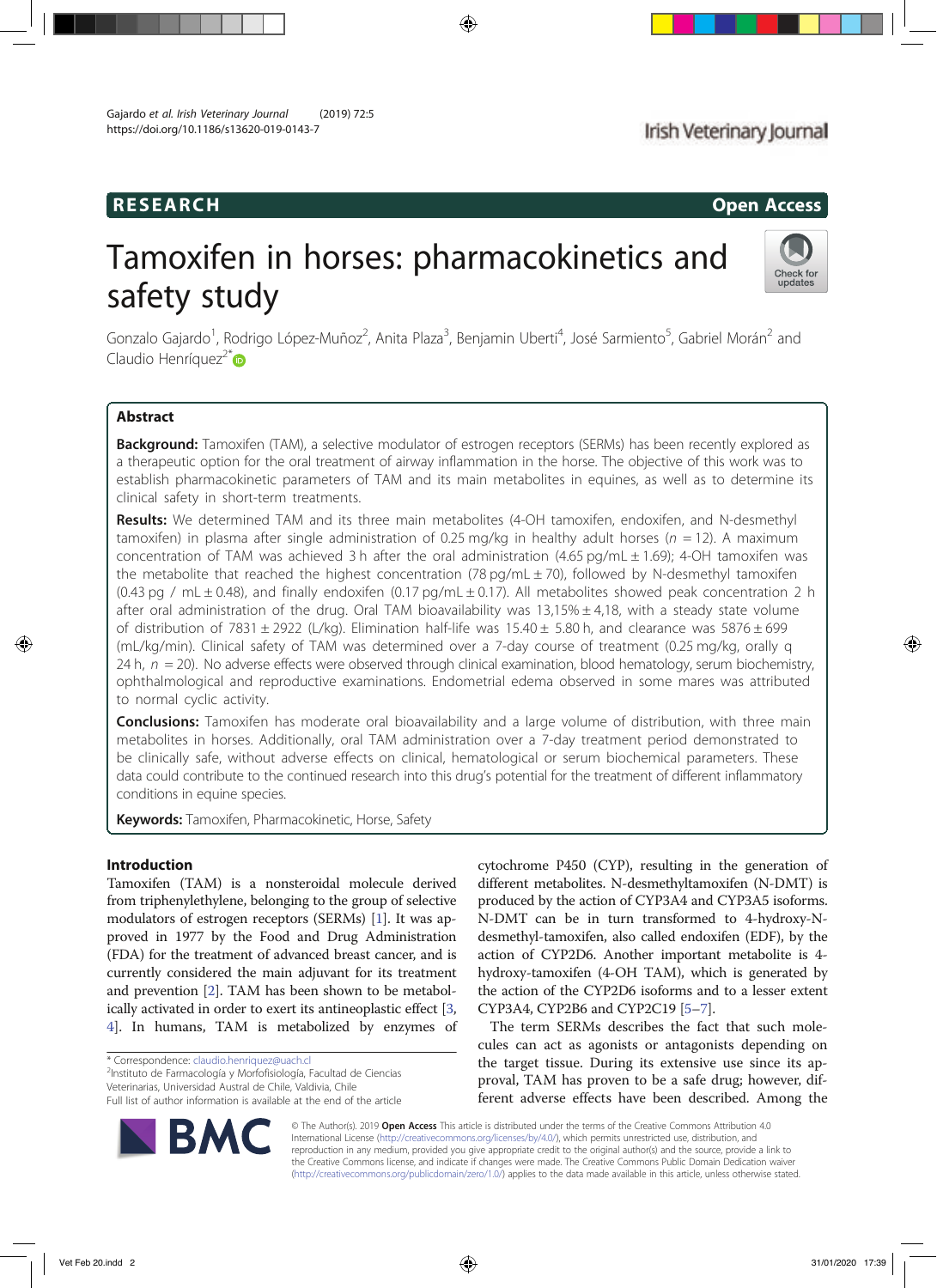adverse effects reported in humans are nausea, gastrointestinal intolerance, hot flushes, bleeding or vaginal discharge, vulvar pruritus, rashes, dry skin, alopecia, headache, depression, confusion, fatigue, muscle cramps, increased incidence of deep vein thrombosis, pulmonary embolism, cataracts and endometrial cancer [8–10]. Additionally, it can compromise vision due to retinopathy, corneal opacity and cataracts [11–13]. In veterinary medicine, there is scarce information about adverse effects related to the use of TAM, with a single study on bitches reporting pyometra and retinitis [14].

Recently, TAM has been explored as a treatment for airway inflammation in horses [15], since it seems to induce a decrease in the neutrophilic infiltration and mucus accumulation in the airways. The aim of this work was to establish pharmacokinetic parameters of TAM and its main metabolites in equines, as well as to determine potential deleterious effects of its administration over a short course of treatment.

# Results

# Detection of TAM and its metabolites in plasma

Ultra-performance liquid chromatography coupled to tandem MS was used to detect plasma TAM and the main metabolites described in other species. Figure 1a shows the chromatographic profile of a sample of the pool of high concentration (H) standards, indicating the retention times for endoxifen (EDF) isomers (6.90 min for E-EDF and 7.30 min for Z-EDF, respectively); there were two

peaks for 4-OH TAM, with a retention time of 7.28 min and 7.63 min respectively. N-DMT had a retention time of 11.09 min, and TAM had the longest retention time, of 11.52 min. This allowed determination of the molecules' plasma concentrations in treated horses (Fig. 1b), which yielded differences between fortified plasma and plasma from treated horses. For instance, only one peak for 4-OH TAM was present in all treated animals. There were two chromatography peaks for EDF in fortified plasma, one of which was absent in treated animals; a third peak appears later in the run, with a retention time of 10.9 min. EDF plasma concentration was estimated from both peak measurements, since the mass spectrum matched those from the molecule standards (Fig. 2).

# Pharmacokinetic parameters

Plasma concentration of TAM and its metabolites was determined by measuring the area of the peaks for each molecule, and comparing each value obtained relative to the calibration curve. Figure 1a shows plasma concentrations of TAM after intravenous (IV) and oral (PO) administration. Additionally, Fig. 1b, c and d show plasma concentrations of all TAM metabolites (N-DMT, 4-OH TAM, and EDF respectively) after IV and PO administration. Pharmacokinetic parameters after the oral administration of a single dose of TAM were also determined. Maximum plasma TAM concentration varied between 3.3 and 9.6 ng/mL, between 1 and 6 h after administration. The



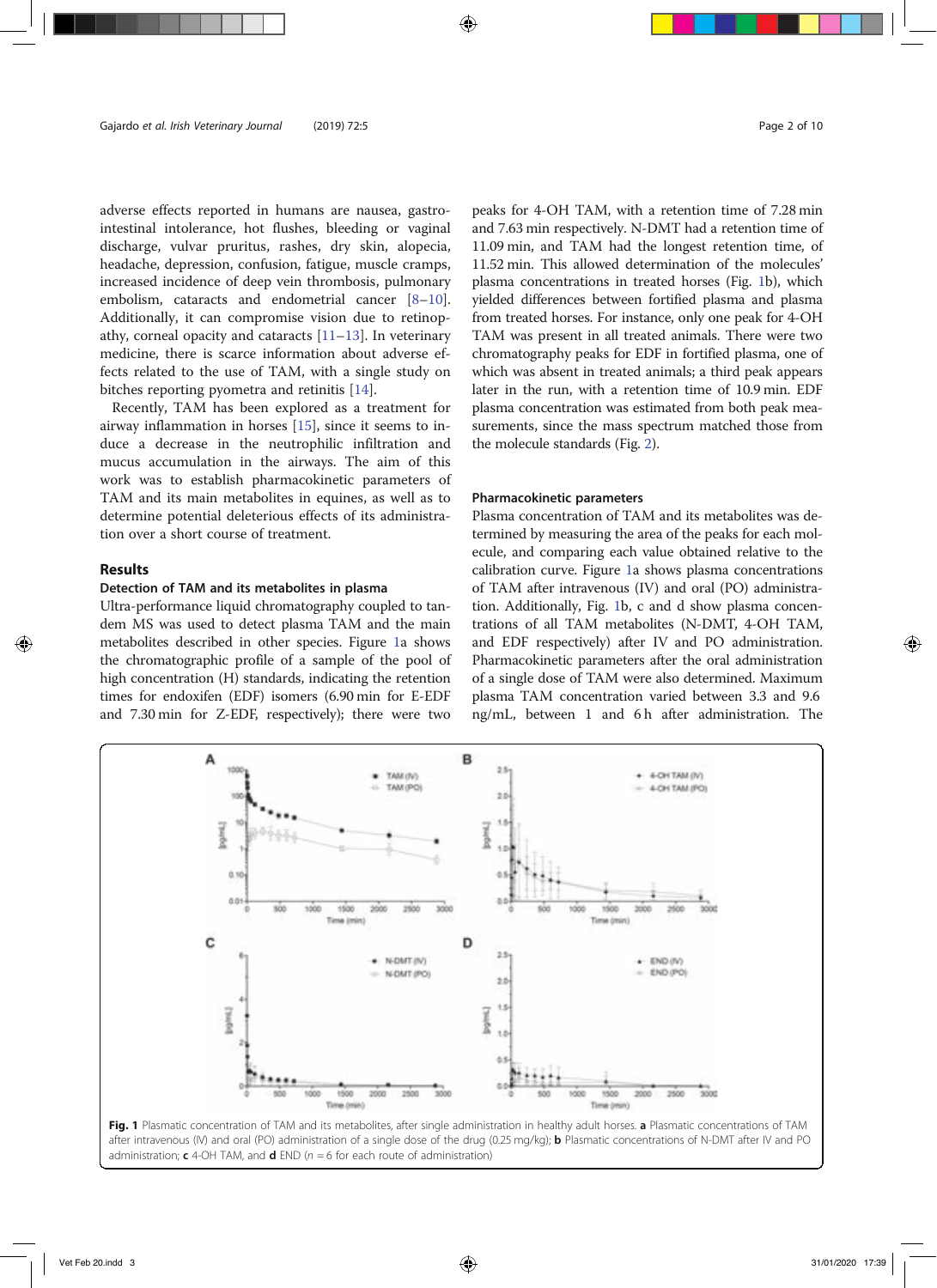

elimination half-life also showed important inter-animal variation, ranging between 5.35 and 14.35 h (Table 1).

In relation to TAM metabolites, the highest plasma concentration was reached by 4-OH TAM  $(0.78 \text{ pg/mL} \pm$ 0.70), followed by N-DMT (0.43 pg/mL  $\pm$  0.48) and finally END (0.17 pg/mL ± 0.17). Metabolite maximum plasma concentration time varied between 3 and 8 h (Table 2).

Pharmacokinetic parameters of TAM calculated from IV administration are presented in Table 3.

# Safety of TAM

Daily administration of TAM for 7 days showed no effects on respiratory and cardiac rate or on body temperature (Additional file 1: Figure S1). Likewise,

Table 1 Pharmacokinetic parameters of tamoxifen after single oral administration (0.25 mg/kg) in six adult healthy horses

|                               | Animal |        |        |                |        |        | Mean   | <b>SD</b> |
|-------------------------------|--------|--------|--------|----------------|--------|--------|--------|-----------|
|                               |        |        |        | $\overline{4}$ |        | 6      |        |           |
| AUC $_{0-\infty}$ (pg-mL/min) | 5172.6 | 4069.4 | 4689.7 | 8974.0         | 4775.2 | 4624.9 | 5384.3 | 1793.9    |
| $C_{\text{max}}$ (pg/mL)      | 5.7    | 3.3    | 5.5    | 9.6            | 7.4    |        | 6.1    | 2.2       |
| $T_{\text{max}}$ (h)          |        | 4      | 4      | 6              |        |        | 3.0    | 2.0       |
| $t_{1/2E}$ (h)                | 10.24  | 13.53  | 14.35  | 5.35           | 7.13   | 12.5   | 10.5   | 3.6       |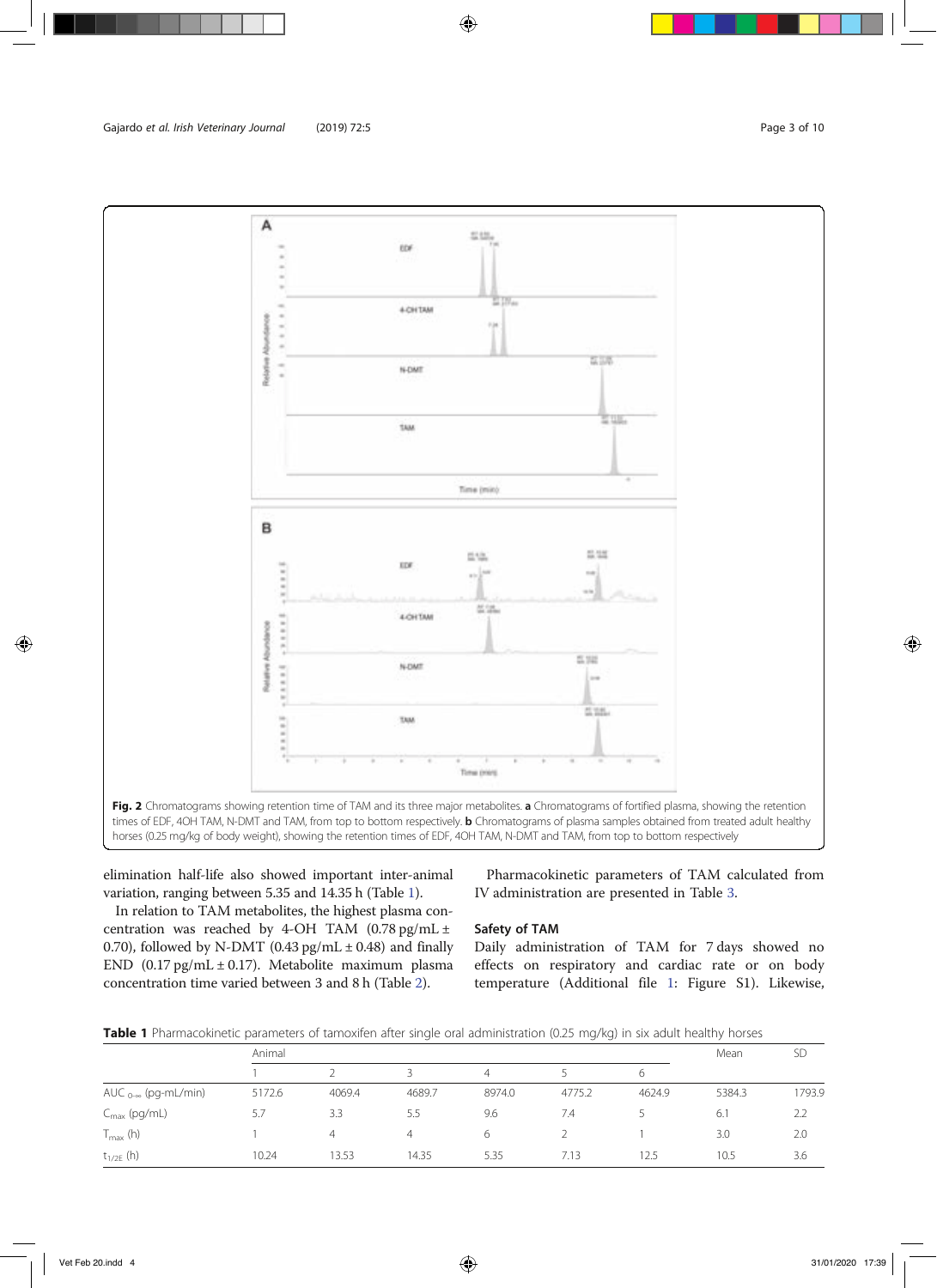Table 2 Pharmacokinetic parameters of tamoxifen metabolites (N-DMT, 4-OH TAM, and EDF) after single oral administration of tamoxifen (0.25mg/kg) in adult healthy horses ( $n = 6$ )

|                               | Metabolite      |                 |                 |  |  |  |
|-------------------------------|-----------------|-----------------|-----------------|--|--|--|
|                               | 4-OH TAM        | EDE.            | N-DMT           |  |  |  |
| AUC $_{0-\infty}$ (pg-mL/min) | $951.1 + 461.9$ | $749.1 + 738.3$ | $131.7 + 107.6$ |  |  |  |
| $C_{\text{max}}$ (pg/mL)      | $1.0 + 0.6$     | $0.5 + 0.4$     | $0.2 + 0.1$     |  |  |  |
| $T_{\text{max}}$ (h)          | $4.1 + 4.2$     | $3.0 + 3.5$     | $8.0 + 8.8$     |  |  |  |
| $t_{1/2F}$ (h)                | $9.8 + 3.7$     | ND.             | ΝD              |  |  |  |

there were no observed alterations in other parameters evaluated, such as hoof temperature, intestinal motility, or capillary refill time (data not shown). Erythrogram, leukogram and serum biochemistry showed no changes attributable to administration of the drug, neither by comparison with the control group nor in relation to reference values (Tables 4, 5 and 6).

Unlike previous reports in other species, no reproductive or ophthalmological adverse effects were observed after TAM administration, over a period of 7 days of treatment and 7 days of further follow-up. There were no differences in vulvar, vaginal or cervical characteristics before and after treatment. Three animals showed endometrial edema during the administration of the drug; however, this finding was normally present before the start of the treatment, and always correlated with normal reproductive cyclic activity and the presence of a pre-ovulatory follicle in one of the ovaries. There were no abnormal findings in any of the ophthalmological parameters evaluated (Additional file 2: Table S2).

# **Discussion**

In this study, we determined pharmacokinetic parameters of TAM in adult horses. The few clinical studies that have looked into the potential use of TAM for equine airway inflammation have been based on a single dosage (approximately 0,25 mg/kg) extrapolated from human medicine, with conflicting results regarding clinical efficacy based on that single empirical dose [15, 16]. However, there is robust pre-clinical information on modulation of inflammation, which warrants the pharmacokinetic and safety data presented here [17–21]. Oral TAM absorption was similar to findings in other

**Table 3** Pharmacokinetic parameters of tamoxifen (mean  $\pm$ standard deviation) after single intravenous administration (0.25 mg/kg) in healthy adult horses ( $n = 6$ )

| Result             |
|--------------------|
| $13.15\% \pm 4.18$ |
| $15.40 + 5.80$     |
| $7831 + 2922$      |
| $5876 \pm 699$     |
|                    |

species, since plasma concentration of TAM was maximum 3 h after oral administration, comparably to reports in humans and mice, where maximum concentration is also reached between 4 and 9h postadministration [1]. In rats and dogs, peak plasma concentration varies between 5 to 22 h postadministration [22]. The bioavailability of TAM in the horses also proved to be similar to humans and rats, with a range between 15.8 and 32.8% described [23–27]. On the other hand, TAM presents a very high volume of distribution in the horse, several orders of magnitude higher to that in humans (52–62 L/kg) after repeated administration of the drug [28]. This result could have been influenced in part by the experimental intravenous formulation of TAM in DMSO, which may have affected its tissue distribution. The extraction process of our active drug from commercial oral formulations with talcbased excipients may have affected our calculations of pharmacokinetic parameters; however, this is unlikely due to the extreme solvent qualities of DMSO. This same caveat could also have affected its clearance, since the value obtained in this work exceeds previous reports in other species, of approximately 18 mL/min/kg [29–31]. The elimination half-life of TAM obtained in the present study was in the range described in humans, which varies from 9 to 49.2 h [32]. The elimination halflife is similar to that described in mice, rats, and humans (between 7 and 14 h), with a biphasic concentration curve and a terminal half-life of 7 days [32].

In relation to TAM metabolites, the highest plasma concentrations observed were those of 4-OH TAM, which is similar to what occurs in mice, whose concentrations of 4-OH TAM double those of other metabolites such as EDF. In humans, the predominant metabolite in plasma is N-DMT, followed by EDF and finally 4-OH TAM [33]. Similarly, in the rat the main metabolite is also N-DMT, which makes that species a better model for the study of pharmacokinetics in relation to humans. These differences could be due to CYP genetic polymorphisms, since in humans treated with TAM expressing an CYP2D6 isoform that metabolizes TAM poorly, the metabolite profile has been shown to be closer to mice than rats, with 4-OH TAM as the main metabolite [34, 35]. Horses express the CYP2D50 enzyme, an ortholog of CYP2D6, with 77% homology [36, 37], whose ability to metabolize drugs has also been shown to vary depending on which allele is inherited; this could partly explain the differences found with respect to humans.

TAM is a powerful therapeutic tool for the treatment of diseases in humans, such as breast cancer during all its stages. In this sense, the effect of this and other SERMs is mediated by their affinity for ERs. Other beneficial physiological effects have also been reported along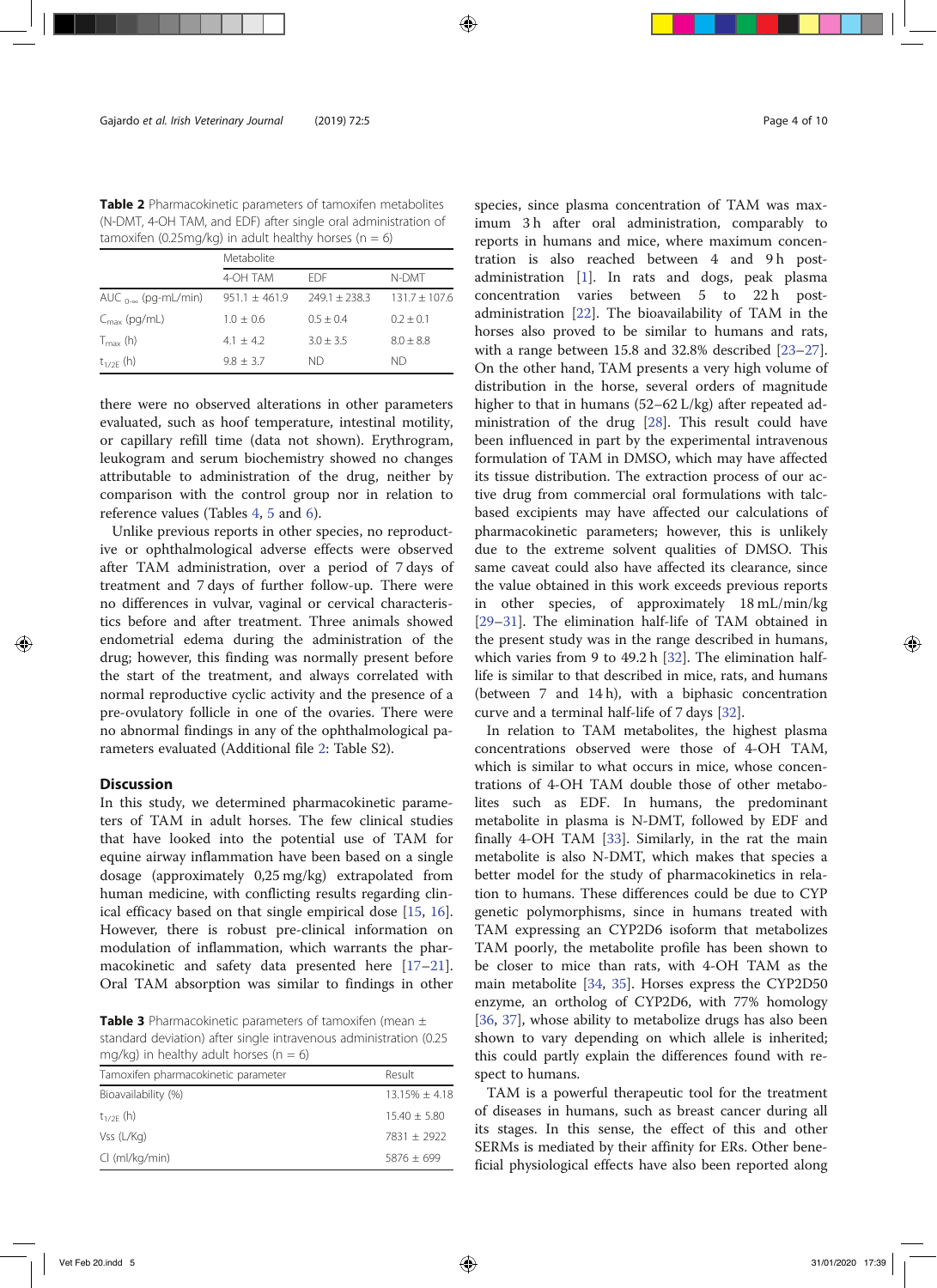| Sample          | Control         | S1              | S <sub>2</sub>  | S <sub>3</sub>  | S4              | Reference Range                      |
|-----------------|-----------------|-----------------|-----------------|-----------------|-----------------|--------------------------------------|
| Parameter       | Mean $\pm$ SD   |                 |                 |                 |                 |                                      |
| Erythrocyte     | $7.71 \pm 1.21$ | $7.44 \pm 1.03$ | $7.49 \pm 1.03$ | $7.42 \pm 0.94$ | $7.32 \pm 0.97$ | 4.9-8.5 $\times$ 10^6 µL             |
| Hematocrit      | $36 \pm 0.05$   | $36 \pm 0.05$   | $36 \pm 0.05$   | $36 \pm 0.05$   | $35 \pm 0.04$   | $27 - 42%$                           |
| Hemoglobin      | $123 \pm 19.53$ | $120 \pm 15.41$ | $121 \pm 16.48$ | $119 \pm 14.45$ | $117 \pm 14.15$ | 94-147 g/L                           |
| <b>MCV</b>      | $45 \pm 10.42$  | $47 \pm 2.15$   | $48 \pm 2.27$   | $46 \pm 11.80$  | $47 \pm 2.15$   | 42 $-62$ fL                          |
| <b>MCHC</b>     | $338 \pm 21.12$ | $339 \pm 13.60$ | $341 \pm 25.55$ | $316 \pm 80.45$ | $340 \pm 12.60$ | 320-380 g/L                          |
| Immature Eryth. | $0 \pm 0$       | $0 \pm 0$       | $0 \pm 0$       | $0 \pm 0$       | $0 \pm 0$       | 0%                                   |
| Platelets       | $152 \pm 41.2$  | $163 \pm 48.8$  | $159 + 45.4$    | $150 + 46.8$    | $153 \pm 55.3$  | 90-210 $\times$ 10 <sup>3</sup> / µL |
| Proteins        | $71 \pm 4.03$   | $72 \pm 6.64$   | $74 \pm 5.76$   | $72 \pm 4.77$   | $74 \pm 3.85$   | 68-84 g/L                            |
| Fibrinogen      | $3 \pm 1.10$    | $3 + 2.90$      | $3 \pm 2.18$    | $3 \pm 0.81$    | $3 \pm 2.06$    | $< 5$ q/L                            |

Table 4 Erythrogram values before (Control) and after 4 (S1), 8 (S2), 11 (S3), and 15 (S4) days of treatment with tamoxifen (0.25 mg/ kg, PO g 24 h for 7 days) in healthy adult horses ( $n = 20$ )

with the positive effects of TAM in the treatment of cancer, including a decrease in circulating cholesterol, dissociation of fibrinogen and C-reactive protein, all of which are recognized as cardiovascular risk factors [38–41]. However, there are some relevant adverse effects described in long term treatments in people, such as increased risk of endometrial adenocarcinoma and uterine sarcoma [42–45]. As in humans, TAM has been proposed for veterinary use, specifically for the treatment of mammary adenocarcinoma in bitches [14]. However, the adverse effects associated with canine therapy seem to outweigh the benefits of its use. Among the main adverse effects described are an increase in vulvar flow, endometrial glandular hyperplasia, and pyometra. These effects occur quickly once treatment is established and cannot be prevented entirely through ovariohysterectomy. Unlike what has been described in the dog, in the present study TAM administration did not produce significant adverse effects in treated horses. Although minor reproductive differences were observed after treatment with TAM, specifically endometrial edema, these was always attributed to the reproductive cycle of each study subject.

Other adverse effects described in humans are related to ocular toxicity, including crystalline retinal deposits, macular edema, and corneal changes [11]. These findings are also described in other species were TAM has been used for the treatment of breast cancer, with retinitis reported in almost 50% of the treated dogs [14]. However, in our study, we found no ophthalmological lesions after 7 days of treatment and 7 days of further follow-up, either in cornea, crystalline or retina. This could be partly due to the lower dosage and plasma concentration in horses, compared to dogs and people.

Clinical and blood parameters were also monitored over a 7-day course of treatment, with no obvious adverse effects attributable to TAM. Different authors describe therapeutic potential of TAM on non-septic airway inflammation in horses, through induction of neutrophil early apoptosis in vitro and in vivo, resulting in resolution of inflammation [15, 17]. No neutropenia or effect on blood leukocyte populations was observed in those studies' subjects. In humans neutropenia is a rare side effect of TAM, usually associated with thrombocytopenia and leukopenia, and only occurs in

Table 5 Leukogram values before (Control) and after 4 (S1), 8 (S2), 11 (S3), and 15 (S4) days of treatment with tamoxifen (0.25 mg/ kg, PO q 24 h for 7 days) in healthy adult horses ( $n = 20$ )

| Sample               | Control          | S1             | S <sub>2</sub>  | S <sub>3</sub>  | S <sub>4</sub>  | Reference Range    |
|----------------------|------------------|----------------|-----------------|-----------------|-----------------|--------------------|
| Parameter            | Mean $\pm$ SD    |                |                 |                 |                 |                    |
| Leukocytes           | $9443 + 2595$    | $9360 + 2201$  | $9310 \pm 1958$ | $8990 \pm 1539$ | $9225 \pm 1761$ | 7200-14,400 cel/uL |
| Basophils            | $46 + 63.1$      | $79 \pm 71.85$ | $26 + 40.27$    | $39 + 50.92$    | $54 \pm 65.98$  | 0-300 cel/uL       |
| Eosinophils          | $467 \pm 315.22$ | $347 + 275.49$ | $406 + 269.58$  | $370 + 328.23$  | $259 + 214.02$  | 100-800 cel/uL     |
| Neutrophils          | $4923 \pm 1226$  | $5232 + 1341$  | $5164 + 1208$   | $4862 + 948.43$ | $5108 \pm 1388$ | 2200-6100 cel/uL   |
| Band neutrophils     | $() + ()$        | $4 + 16.77$    | $() + ()$       | $5 + 21.24$     | $() + ()$       | 0-200 cel/uL       |
| Juvenile neutrophils | $0 \pm 0$        | $0 \pm 0$      | $0 \pm 0$       | $0 \pm 0$       | $0 \pm 0$       | $0$ cel/ $\mu$ L   |
| Lymphocytes          | $3395 + 1169$    | $3433 + 1343$  | $3406 + 1455$   | $3482 \pm 1042$ | $3475 + 1455$   | 1500-6500 cel/uL   |
| Monocytes            | $202 + 94.16$    | $215 + 116.37$ | $151 + 112.77$  | $232 + 159.13$  | $211 + 159.32$  | 0-600 cel/uL       |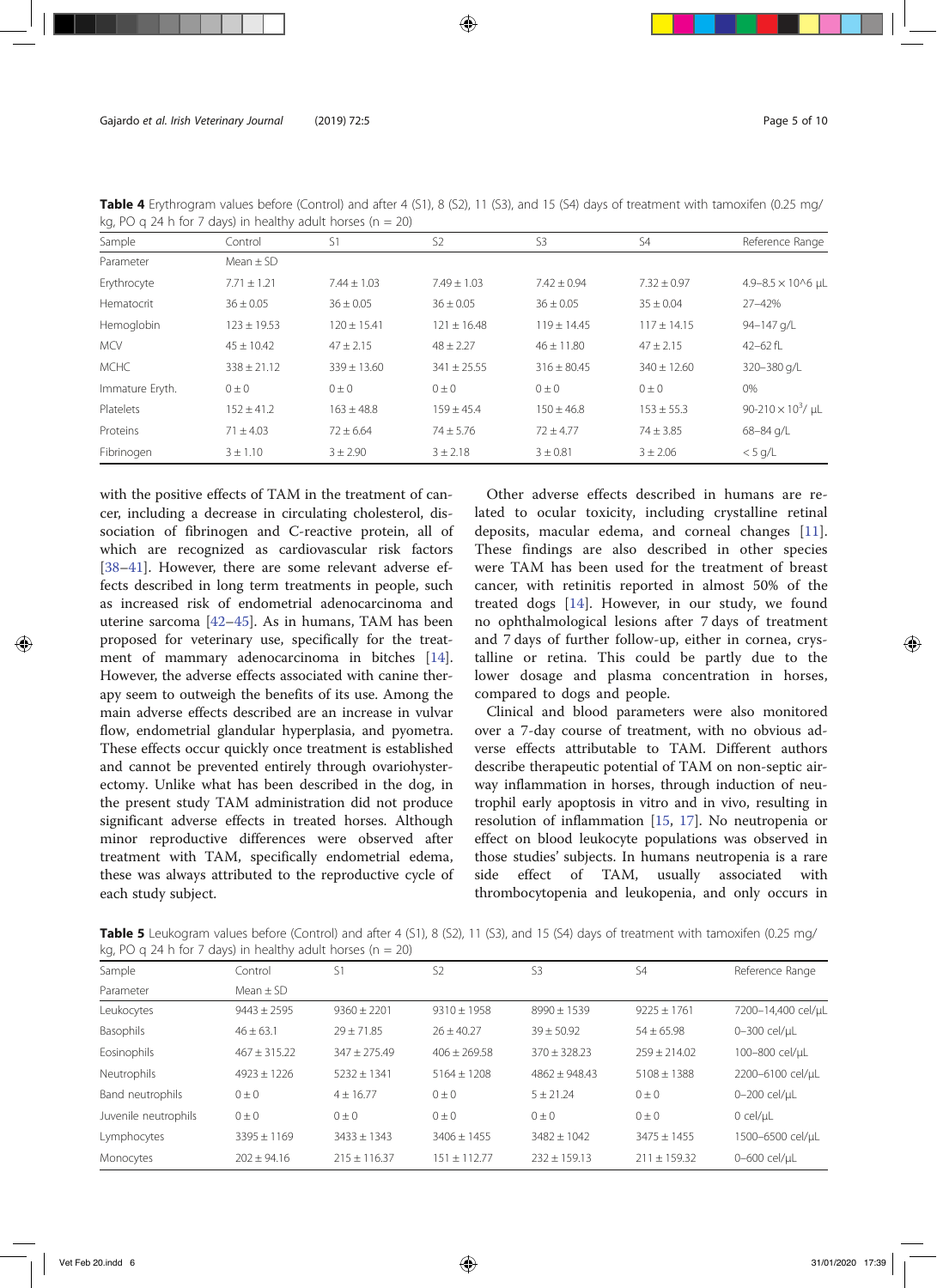| Sample                | Control          | S1               | S <sub>2</sub>   | S <sub>3</sub>   | S <sub>4</sub>   | Reference Range    |
|-----------------------|------------------|------------------|------------------|------------------|------------------|--------------------|
| Parameter             | Mean $\pm$ SD    |                  |                  |                  |                  |                    |
| Albumin               | $38 \pm 4.27$    | $38 \pm 3.18$    | $37 + 5.99$      | $38 \pm 4.48$    | $40 \pm 5.61$    | $26 - 38$ g/L      |
| <b>AST</b>            | $259 \pm 97.57$  | $243 \pm 111.91$ | $258 \pm 138.37$ | $272 \pm 162.77$ | $273 \pm 96.96$  | 140-480 U/L        |
| Creatinine            | $96 \pm 14.70$   | $93 \pm 79.17$   | $102 \pm 22.42$  | $104 \pm 31.86$  | $98 \pm 18.36$   | 85-115 µmol/L      |
| CK                    | $332 \pm 154.35$ | $384 \pm 306.83$ | $263 \pm 161.07$ | $297 \pm 166.16$ | $276 \pm 160.63$ | 40-140 U/L         |
| GGT                   | $43 \pm 43.03$   | $40 \pm 41.09$   | $30 \pm 14.08$   | $32 \pm 14.46$   | $32 \pm 20.73$   | 12-62 U/L          |
| SAP                   | $585 \pm 240.47$ | $528 \pm 244.99$ | $549 \pm 217.90$ | $548 \pm 266.68$ | $557 \pm 250.14$ | 460-1060 U/L       |
| LDH                   | $621 \pm 283.36$ | $692 \pm 192.79$ | $659 \pm 125.18$ | $694 \pm 121.91$ | $663 \pm 159.41$ | 200-700 U/L        |
| <b>Total Proteins</b> | $74 \pm 6.73$    | $74 \pm 5.66$    | $76 \pm 7.35$    | $74 \pm 6.52$    | $77 \pm 4.45$    | 68-84 g/L          |
| Urea                  | $6.7 \pm 1.39$   | $7.4 \pm 2.05$   | $7.1 \pm 1.24$   | $7.2 \pm 1.41$   | $8.0 \pm 2.16$   | 3.6-8.8 mmol/L     |
| Inorg. Phosphate      | $0.8 \pm 0.28$   | $0.8 \pm 0.19$   | $0.8 \pm 0.23$   | $0.9 \pm 0.14$   | $0.8 \pm 0.28$   | $0.9 - 1.5$ mmol/L |
| Calcium               | $2.89 \pm 0.23$  | $2.92 \pm 0.18$  | $2.99 \pm 0.27$  | $2.85 \pm 0.34$  | $2.99 \pm 0.21$  | 2.49-3.21 mmol/L   |

Table 6 Serum biochemistry before (Control) and after 4 (S1), 8 (S2), 11 (S3), and 15 (S4) days of treatment with tamoxifen (0.25 mg/ kg, PO g 24 h for 7 days) in healthy adult horses ( $n = 20$ )

patients receiving high doses of the drug [46]. In this study, the absence of adverse drug reactions may well be associated to the low dose of TAM and relatively short course of treatment; however, most adverse effects in humans occur after long-term treatment [11, 46]. This suggests that TAM's adverse effects may only appear after long-term treatment in equines. This is particularly relevant because equine asthma is a chronic disease, and long-term treatment with TAM may be of interest; thus, long-term pharmacokinetic data should be collected, and continuous monitoring of potential adverse drug reactions should be pursued over longer periods of time. Likewise, these experiments should be replicated in special populations, including pregnant mares and pediatric populations, rather than extrapolating the findings reported here.

# Conclusion

In this work, we determined plasma concentrations of TAM and its main metabolites in healthy adult horses, and calculated TAM pharmacokinetics, including bioavailability, half-life, volume of distribution, and clearance. TAM administration over a 7-day treatment period was clinically safe, without adverse effects on clinical, hematological or serum biochemical parameters.

# Materials and methods Animals

Thirty-two mixed breed adult horses, between 300 and 450 kg of live weight, were used in this study. The animals were maintained at Austral University of Chile's Veterinary Teaching Hospital throughout the study, and belonged to its research herd. All animals were housed in individual stalls and fed mixed grass and alfalfa hay twice daily. The study was approved by the University's Bioethics Committee (resolution N° 119, 2015).

All animals underwent complete clinical examinations, blood hematology and serum biochemistry analyses before inclusion in the study. Animals with any alteration were excluded. Of the 32 animals used, 12 took part in the pharmacokinetic study, and the remaining 20 animals took part in the safety study.

# Pharmacokinetic study

# Equipment

Liquid chromatography was performed with an UltiMate™ 3000 RS system, coupled to a TSQ Vantage mass spectrometer (Thermo Fisher Scientific, USA). Separation was performed using a Syncronise C18 column of 50 mm length and 4.6 mm internal diameter, with a particle size of 1.7 μm (Thermo Fisher Scientific, USA).

# Chemicals, reagents, and solutions

Standard molecules for quantification were TAM (Sigma-Aldrich), N-DMT (Sigma-Aldrich), 4-OH TAM (Sigma-Aldrich) and EDF (Tocris). All molecules were reconstituted according to the instructions of the laboratory of origin. For the elaboration of the calibration curves and evaluation of the extraction method, internal standards of each molecule were used, prepared in MeOH at 1 μM and kept at − 80 °C until their use.

The solvents used were HPLC grade acetonitrile (Merck Darmstadt, Germany), 98–100% formic acid (Merck Darmstadt, Germany), methanol (Merck Darmstadt, Germany) and ammonium formate (Fluka, Buchs, Switzerland). The mobile phase used for chromatography was composed of a 10 mM ammonium format in ultrapure water (solvent A) and acetonitrile (solvent B), both with 0.1% formic acid (FA) [47].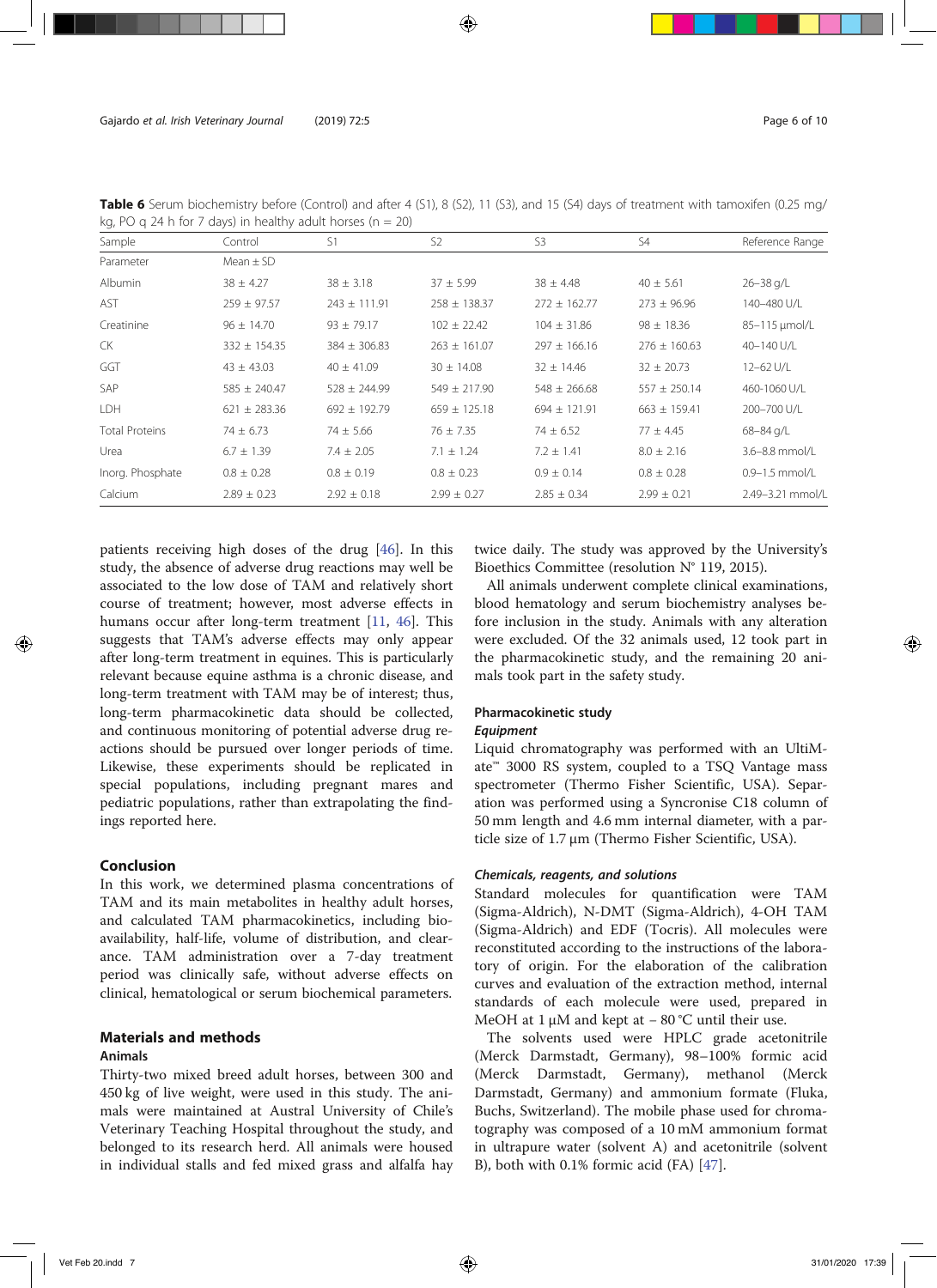# Conditions of the run

Determination of TAM and its metabolites was carried out replicating the determination protocol described by Dahmane et al [47], who proposes the use of a mobile phase gradient. The column was stabilized at 40 °C and the autosampler maintained at 4 °C. The mass spectrometry conditions used are shown in Additional file 3: Table S1.

# TAM administration

In the present study, a single administration of 0.25 mg/kg of TAM was used. This dose was originally extrapolated from standard human dosages [48], and was the same dose used in previous equine clinical studies [15, 16]. The drug was administered after 8 h of overnight fasting.

For oral administration, tablets (Nolvadex 20 mg, Astra-Zeneca, London, UK) corresponding to each subject's exact dose were crushed in a mortar. The resulting powder was resuspended in water, mixed with molasses and placed in a feeding syringe for subsequent oral administration; all administrations were done by one experienced clinician (BU), in order to avoid spillage. For intravenous administration, the same procedure described above was performed to obtain the powder. Subsequently, it was resuspended in 10 mL of DMSO and vigorously vortexed for 2 min. The suspension was stirred for 10 min and then centrifuged to remove talc from the tablet and recover the supernatant. The drug was administered after dilution in 0.9% NaCl and filtration with a 0.22 μm syringe filter, through aseptic injection in the right jugular vein.

# Blood sample collection

Blood samples for determination of drug concentrations were obtained by left jugular venipuncture and collected in 4 mL tubes, using EDTA as an anticoagulant. The blood samples were obtained at 0; 20; 40; 60; 120; 240; 360; 480; 600; 720; 1440; 2160 and 2880 min after oral or intravenous administration.

# Extraction process

Plasma samples obtained from treated horses were aliquoted in 100 μL and stored in plastic microtubes at − 80 °C until processing. For the extracting procedure, 100 μL of plasma was mixed with 300 μL of acetonitrile and vortexed for 10 s, and then sonicated for 30 s. The sample was then centrifuged at  $4^{\circ}$ C for 10 min at 16, 000 g and the resulting supernatant transferred to  $1.5$  mL tubes. The samples were evaporated to dryness in Speed-Vac® for 120 min at room temperature. The resulting solid residue was reconstituted with 60 μL of a solution of MeOH / 20 mM ammonium formate 1:1 (v/v), adjusted to pH 2.9 with formic acid. It was mixed using vortex, and the sample was subsequently centrifuged under the same conditions. The supernatant was placed in 200 μL inserts, inside 1.5 mL glass microvials, and in turn positioned in the autosampler and maintained at 4 °C during the LC-MS/MS analysis. The injection volume used was 30 μL.

# Matrix effect, extraction performance, and recovery

For the determination of these variables, blank plasmas (obtained from 6 animals) were fortified with TAM or each of its metabolites, in order to determine the absence of interferences in the chromatographic reading, retention times for each one of the analytes and perform the corresponding mass analysis.

The determination of the matrix effect was carried out by processing three series of samples using the stocks of TAM and its metabolites. First, a pool of standards at a concentration of  $1 \mu M$  in MeOH was prepared, to then perform the dilutions of said pool in blank plasma, until obtaining 3 concentrations. These concentrations were defined as high or H (0.02 μM), medium or M (0.0025  $\mu$ M) and low or L (0.0003125  $\mu$ M). The series of samples were made in the order:

- a) The pool of standards (concentrations H, M, and L) was dissolved in MeOH with  $NH_4HCO_2$  at 20 mM (adjusted to pH 2.9 with formic acid).
- b) Plasma obtained from 6 different specimens, fortified with the pool of standards in its different concentrations (concentrations H, M, and L), after the extraction process.
- c) Plasma obtained from 6 different specimens, fortified with the pool of standards in its different concentrations (concentrations H, M, and L), prior to the extraction process.

Subsequently, the recovery and suppression or improvement of the signal of the analytes in the presence of the matrix were evaluated by comparing the areas of the absolute peaks obtained between the A and B series dissolved in reconstitution solvent.

The yield of the extraction was calculated by establishing the percentage ratio between the fortified plasma with the stock solution, prior to the extraction process (C), expressed as a percentage with respect of the same amount of analyte added to the plasma after the extraction procedure (B).

### Calibration curve and limit of determination

The analysis of TAM, NDT, HTF, and EDF in plasma was performed using a method of internal standards. For this purpose, plasma obtained from untreated, healthy animals was fortified with TAM and their metabolites in concentrations of 0.02, 0.01, 0.005, 0.003, 0.001, 0.0005 and 0.0003 μM. The calibration curves were calculated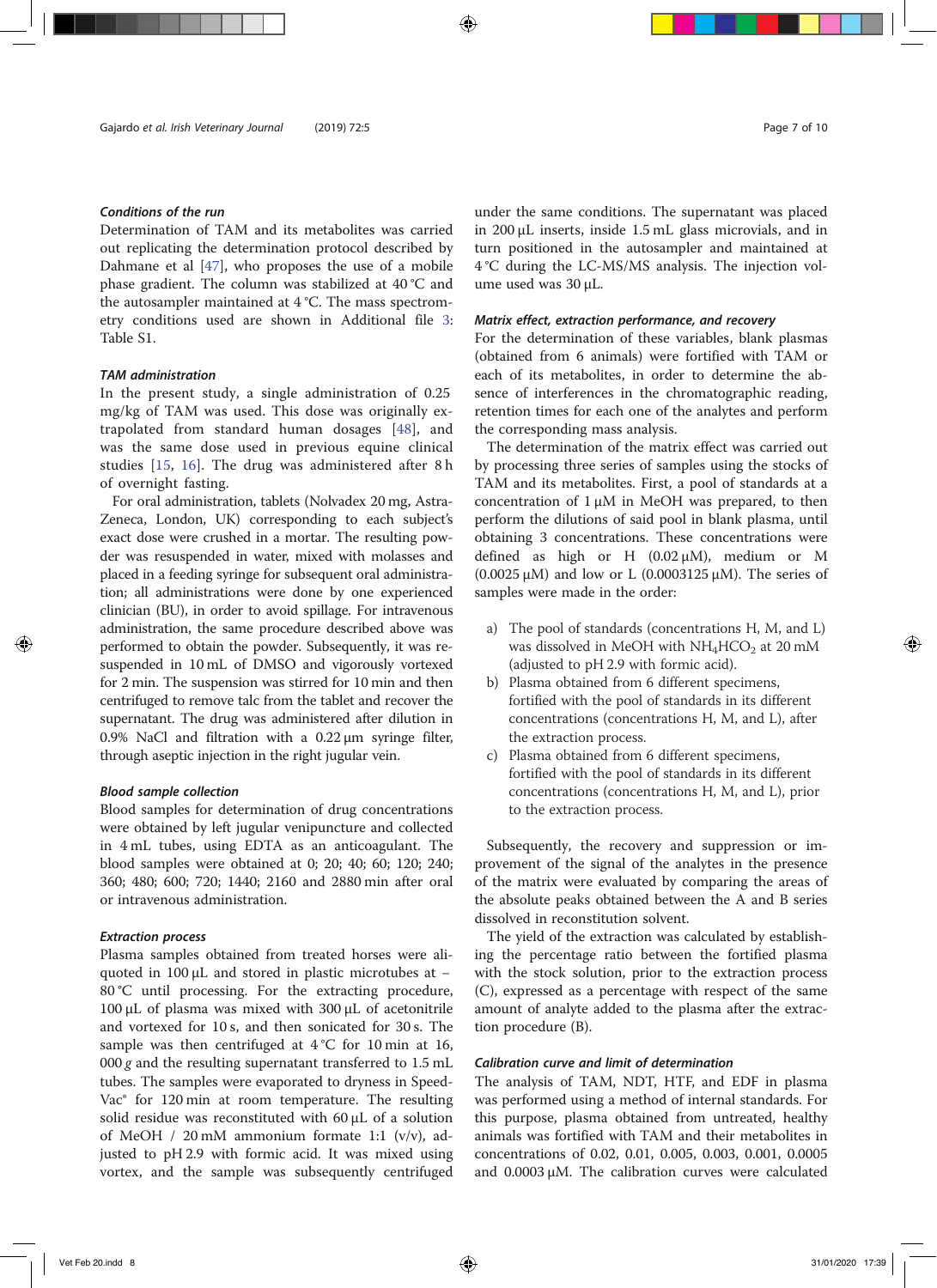

and adjusted by a logarithmic quadratic regression establishing the ratio of the area of each peak of TAM, NDT, HTF and EDF [47]. The lower limit of quantification was determined by fortifying the plasma with the molecules of TAM, NDT, HTF, and EDF, in concentrations of 0.1, 1, 10, 100 and 1000 ng / mL.

#### Pharmacokinetic parameters

Pharmacokinetic parameters were calculated using the software PK Solutions version 2.0 (Summit Research Services, Montrose, Colorado, USA), an Excel based software used in other pharmacokinetic studies [49, 50]. The parameters determined were AUC<sub>0-∞</sub>, C<sub>max</sub>, T<sub>max</sub>,  $t_{1/2E}$ , bioavailability, Vss and Cl.

### Safety study of TAM

For the safety study, 20 clinically healthy animals (8 geldings and 12 mares) received a TAM dose of 0.25 mg/ kg of body weight, orally, once daily for 7 consecutive days, with a follow-up period of 7 days as described in Fig. 3.

#### Physical examination

General clinical examinations were carried out on each horse for inclusion in the study, excluding subjects with any alteration. After inclusion, all study subjects underwent daily clinical evaluations, including heart and respiratory rates, rectal temperature, intestinal motility, capillary refill time, hoof temperature, digital pulse, consumption of water and food intake, production and consistency of feces.

# Blood parameters

Blood hematology and serum biochemistry was performed on samples from all study subjects, prior to inclusion in the study, in order to exclude patients with any alteration. The same analyses were repeated before (day 0), during (day 4) and after (days 8, 11 and 15) the period of drug administration (Fig. 3 and Tables 2, 3, 4).

# Examination of the reproductive system

Evaluation of the vulva, vagina, uterus, uterine horns and ovaries was carried out through transrectal palpation and ultrasound (Mindray Dp-50, Shenzhen, China) with transrectal 5–10 MHz linear transducer on days 0, 8 and 15 of the study.

# Ophthalmological examination

All study subjects underwent bilateral opthalmological examination on days 0, 8 and 15 of the study (Fig. 3). This was performed by an experienced clinician, in standing stocks, with local anesthesia of the auriculopalpebral nerve with 2 mL of 2% lidocaine solution. The injection point was located on the dorsal aspect of the zygomatic arch, at the midpoint between the lateral canthus of the eye and the base of the ear [51]. Midriasis was induced by topical application of 4 drops of 1% Tropicamide (Mydriacil®) per eye. Ocular fundus examination was done according to previous descriptions, using the Camera Awesome application (© SmugMug Inc.) for iPhone 4 (Apple, California USA) [52].

### Statistical analysis

The results obtained from the quantitative variables are presented as arithmetic means and standard deviation (SD). The distribution of the data was evaluated using the Shapiro Wilk test, while the repeated measurements ANOVA test was used to compare the different samples. P-values < 0.05 were considered statistically significant.

# Additional files

Additional file 1: Figure S1. Clinical examination findings in healthy adult horses treated with tamoxifen. (DOCX 1020 kb)

Additional file 2: Table S2. Ophthalmological findings in healthy adult horses treated with tamoxifen. (PDF 30 kb)

```
Additional file 3: Table S1. LC-MS/MS conditions used for
determination of TAM and its metabolites in equine plasma. (PDF 29 kb)
```
#### Abbreviations

4-OH TAM: 4-OH Tamoxifen;  $AUC_{0-\infty}$ : Area under the curve from 0 h to infinity; C<sub>max</sub>: Peak plasma concentration; DMSO: Dimethyl Sulfoxide;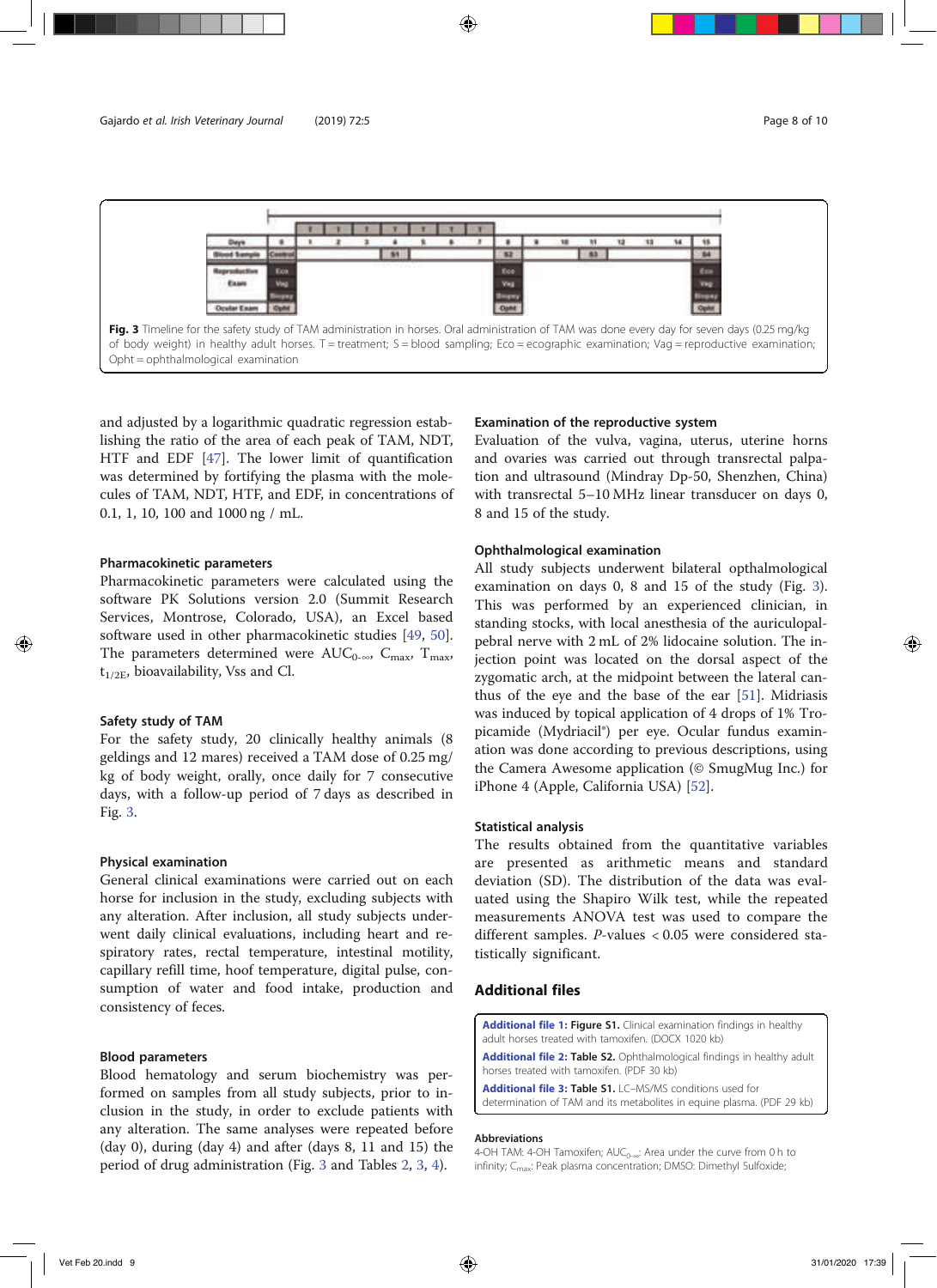EDF: Endoxifen; EDTA: Ethylenediaminetetraacetic acid; ERs: Estrogen receptors; MeOH: Methanol; N-DMT: N-Desmethyltamoxifen; NH<sub>4</sub>HCO<sub>2</sub>: Ammonium formate; SERMs: Selective estrogen receptors modulators; t<sub>1/2E</sub>: Elimination half-life; TAM: Tamoxifen; T<sub>max</sub>: Time to reach  $C_{\text{max}}$ 

#### Acknowledgements

We would like to thank Mauricio Hernández, who works at the proteomic area of Austral-omics for his valuable help in the chromatography analysis.

#### Authors' contributions

GG: performed animal safety experiments, particularly general, gynecological and ophthalmological clinical examinations. Additionally, he carried out part of the mass spectrometry determinations and drafted the manuscript. RLM: performed the pharmacokinetic parameters determination, participating actively in the discussion of the results referring to the chemical characteristics of the molecule. AP: carried out the determination setting of tamoxifen and its metabolites through mass spectrometry. BU: participated advising on the variables to be determined, as well as carrying out the sampling for the pharmacokinetic study, and edited the manuscript. JS: participated in the design of the study and helped to draft the manuscript. GM: participated in the design of the study and provided the animals for the study. CH: designed and oversaw the study, edited the manuscript, elaborated the figures and headed the research team. All authors read and approved the final manuscript.

#### Funding

This study was supported by the DID S-2015-19, FONDECYTs 1130355 and 11160418 (CONICYT- Chilean Government).

#### Availability of data and materials

All raw data related to this work will be available to researchers who may request them from the corresponding author.

#### Ethics approval and consent to participate

Study design and animal use was approved by Austral University of Chile's use of animals in research bioethics committee (Resolution N° 119, 2015).

#### Consent for publication

Not applicable.

#### Competing interests

The authors declare that they have no competing interests.

#### Author details

<sup>1</sup> Escuela de Graduados, Facultad de Ciencias Veterinarias, Universidad Austral de Chile, Valdivia, Chile. <sup>2</sup>Instituto de Farmacología y Morfofisiología, Facultad de Ciencias Veterinarias, Universidad Austral de Chile, Valdivia, Chile. <sup>3</sup>Instituto de Medicina, Facultad de Medicina, Universidad Austral de Chile, Valdivia, Chile. <sup>4</sup>Instituto de Ciencias Clínicas, Facultad de Ciencias Veterinarias, Universidad Austral de Chile, Valdivia, Chile. <sup>5</sup>Instituto de Fisiología, Facultad de Medicina, Universidad Austral de Chile, Valdivia, Chile.

#### Received: 14 March 2019 Accepted: 28 May 2019

Published online: 20 June 2019

#### References

- Jordan VC. New insights into the metabolism of tamoxifen and its role in the treatment and prevention of breast cancer. Steroids. 2007;72(13):829–42.
- 2. Cuzick J, Sestak I, Cawthorn S, Hamed H, Holli K, Howell A, Forbes JF, Investigators I-I. Tamoxifen for prevention of breast cancer: extended longterm follow-up of the IBIS-I breast cancer prevention trial. Lancet Oncol. 2015;16(1):67–75.
- 3. Maximov PY, Lee TM, Jordan VC. The discovery and development of selective estrogen receptor modulators (SERMs) for clinical practice. Curr Clin Pharmacol. 2013;8(2):135–55.
- 4. Teunissen SF, Rosing H, Schinkel AH, Schellens JH, Beijnen JH. Bioanalytical methods for determination of tamoxifen and its phase I metabolites: a review. Anal Chim Acta. 2010;683(1):21–37.
- 5. Antunes MV, Rosa DD, Viana Tdos S, Andreolla H, Fontanive TO, Linden R. Sensitive HPLC-PDA determination of tamoxifen and its metabolites N-

desmethyltamoxifen, 4-hydroxytamoxifen and endoxifen in human plasma. J Pharm Biomed Anal. 2013;76:13–20.

- 6. Antunes MV, Raymundo S, de Oliveira V, Staudt DE, Gossling G, Peteffi GP, Biazus JV, Cavalheiro JA, Tre-Hardy M, Capron A, et al. Ultra-high performance liquid chromatography tandem mass spectrometric method for the determination of tamoxifen, N-desmethyltamoxifen, 4 hydroxytamoxifen and endoxifen in dried blood spots--development, validation and clinical application during breast cancer adjuvant therapy. Talanta. 2015;132:775–84.
- 7. Dickschen K, Willmann S, Thelen K, Lippert J, Hempel G, Eissing T. Physiologically based pharmacokinetic modeling of tamoxifen and its metabolites in women of different CYP2D6 phenotypes provides new insight into the tamoxifen mass balance. Front Pharmacol. 2012;3:92.
- Swerdlow AJ, Jones ME. British tamoxifen second Cancer study G: tamoxifen treatment for breast cancer and risk of endometrial cancer: a case-control study. J Natl Cancer Inst. 2005;97(5):375–84.
- 9. Smith LL, Brown K, Carthew P, Lim CK, Martin EA, Styles J, White IN. Chemoprevention of breast cancer by tamoxifen: risks and opportunities. Crit Rev Toxicol. 2000;30(5):571–94.
- 10. Brown K. Breast cancer chemoprevention: risk-benefit effects of the antioestrogen tamoxifen. Expert Opin Drug Saf. 2002;1(3):253–67.
- 11. Nayfield SG, Gorin MB. Tamoxifen-associated eye disease. A review. J Clin Oncol. 1996;14(3):1018–26.
- 12. Bourla DH, Sarraf D, Schwartz SD. Peripheral retinopathy and maculopathy in high-dose tamoxifen therapy. Am J Ophthalmol. 2007;144(1):126–8.
- 13. Kim LA, Amarnani D, Gnanaguru G, Tseng WA, Vavvas DG, D'Amore PA. Tamoxifen toxicity in cultured retinal pigment epithelial cells is mediated by concurrent regulated cell death mechanisms. Invest Ophthalmol Vis Sci. 2014;55(8):4747–58.
- 14. Tavares WL, Lavalle GE, Figueiredo MS, Souza AG, Bertagnolli AC, Viana FA, Paes PR, Carneiro RA, Cavalcanti GA, Melo MM, et al. Evaluation of adverse effects in tamoxifen exposed healthy female dogs. Acta Vet Scand. 2010;52:67.
- 15. Perez B, Henriquez C, Sarmiento J, Morales N, Folch H, Galesio JS, Uberti B, Moran G. Tamoxifen as a new therapeutic tool for neutrophilic lung inflammation. Respirology. 2016;21(1):112–8.
- 16. Mainguy-Seers S, Picotte K, Lavoie JP. Efficacy of tamoxifen for the treatment of severe equine asthma. J Vet Intern Med. 2018;32(5):1748–53.
- 17. Sarmiento J, Perez B, Morales N, Henriquez C, Vidal L, Folch H, Galecio JS, Moran G. Apoptotic effects of tamoxifen on leukocytes from horse peripheral blood and bronchoalveolar lavage fluid. Vet Res Commun. 2013; 37(4):333–8.
- 18. Borlone C, Morales N, Henriquez C, Folch H, Olave C, Sarmiento J, Uberti B, Moran G. In vitro effects of tamoxifen on equine neutrophils. Res Vet Sci. 2017;110:60–4.
- 19. Morales N, Henriquez C, Sarmiento J, Uberti B, Moran G. Tamoxifen inhibits chemokinesis in equine neutrophils. Ir Vet J. 2018;71:22.
- 20. Olave C, Alvarez P, Uberti B, Morales N, Henriquez C, Folch H, Sarmiento J, Moran G. Tamoxifen induces apoptosis and inhibits respiratory burst in equine neutrophils independently of estrogen receptors. J Vet Pharmacol Ther. 2019;42(2):248–54.
- 21. Olave C, Morales N, Uberti B, Henriquez C, Sarmiento J, Ortloff A, Folch H, Moran G. Tamoxifen induces apoptotic neutrophil efferocytosis in horses. Vet Res Commun. 2018;42(1):57–63.
- 22. Fromson JM, Pearson S, Bramah S. The metabolism of tamoxifen (I.C.I. 46,474). I. in laboratory animals. Xenobiotica. 1973;3(11):693–709.
- 23. Shin SC, Choi JS, Li X. Enhanced bioavailability of tamoxifen after oral administration of tamoxifen with quercetin in rats. Int J Pharm. 2006;313(1– 2):144–9.
- 24. Kim CS, Choi SJ, Park CY, Li C, Choi JS. Effects of silybinin on the pharmacokinetics of tamoxifen and its active metabolite, 4 hydroxytamoxifen in rats. Anticancer Res. 2010;30(1):79–85.
- 25. Li C, Lim SC, Kim J, Choi JS. Effects of myricetin, an anticancer compound, on the bioavailability and pharmacokinetics of tamoxifen and its main metabolite, 4-hydroxytamoxifen, in rats. Eur J Drug Metab Pharmacokinet. 2011;36(3):175–82.
- 26. Tukker JJ, Blankenstein MA, Nortier JW. Comparison of bioavailability in man of tamoxifen after oral and rectal administration. J Pharm Pharmacol. 1986; 38(12):888–92.
- 27. Choi JS, Kang KW. Enhanced tamoxifen bioavailability after oral administration of tamoxifen in rats pretreated with naringin. Arch Pharm Res. 2008;31(12):1631–6.